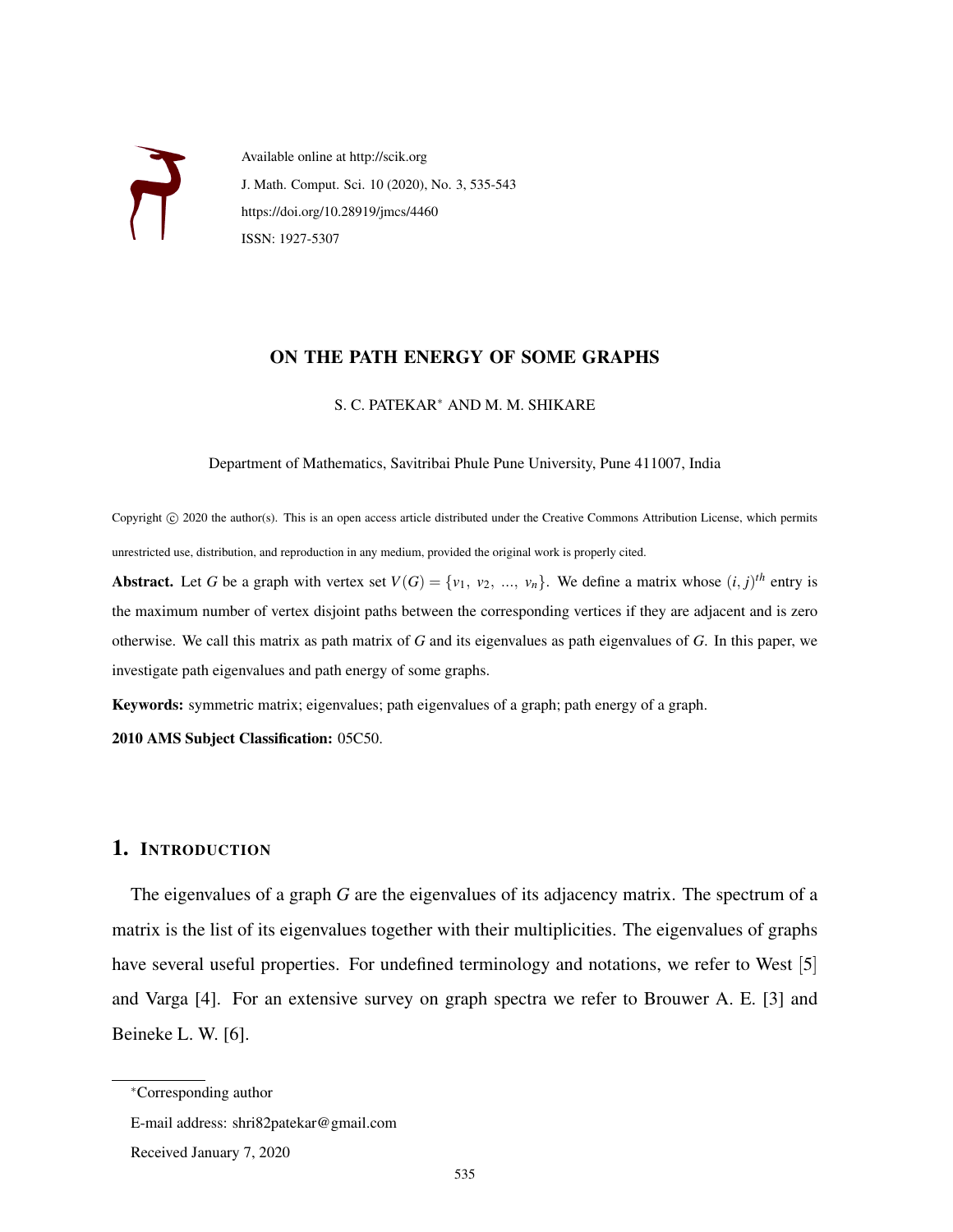We define a new matrix, called the path matrix ([1], [2]) of a graph in the following way. Let *G* be a graph without loops and let  $V(G) = \{v_1, v_2, ..., v_n\}$  be the vertex set of *G*. Define the matrix  $P = (p_{ij})$  of size  $n \times n$  such that

$$
p_{ij} = \begin{cases} \text{ maximum number of vertex disjoint paths from } v_i \text{ to } v_j & \text{if } i \neq j \\ 0 & \text{if } i = j \end{cases}
$$

We call *P* as Path Matrix of *G*. The matrix *P* is real and symmetric. Therefore, its eigenvalues are real. We call eigenvalues of *P* as path eigenvalues of *G*.

Consider the graph as shown in the following figure





Then the path matrix of *G* is

$$
\mathbf{P} = \left[ \begin{array}{cccc} 0 & 3 & 3 & 3 & 3 \\ 3 & 0 & 3 & 3 & 3 \\ 3 & 3 & 0 & 3 & 3 \\ 3 & 3 & 3 & 0 & 3 \\ 3 & 3 & 3 & 3 & 0 \end{array} \right]
$$

.

The characteristic polynomial of the matrix *P* is

 $C_P(x) = |P - xI| = (x - 12)(x + 3)^4$ . The path eigenvalues of *G* are 12, −3, −3, −3 and −3. The eigenvalues of *G* are 3.236,−2,−1.236,0 and 0.

# 2. PATH ENERGY OBTAINED FROM SOME OPERATIONS ON GRAPHS

The ordinary energy ([7], [8]),  $E(G)$ , of a graph *G* is defined to be the sum of the absolute values of the ordinary eigenvalues of *G*. Recently much work on ordinary graph energy appeared in the mathematical literature. In analogy, the path energy [2], *PE*(*G*) is defined as the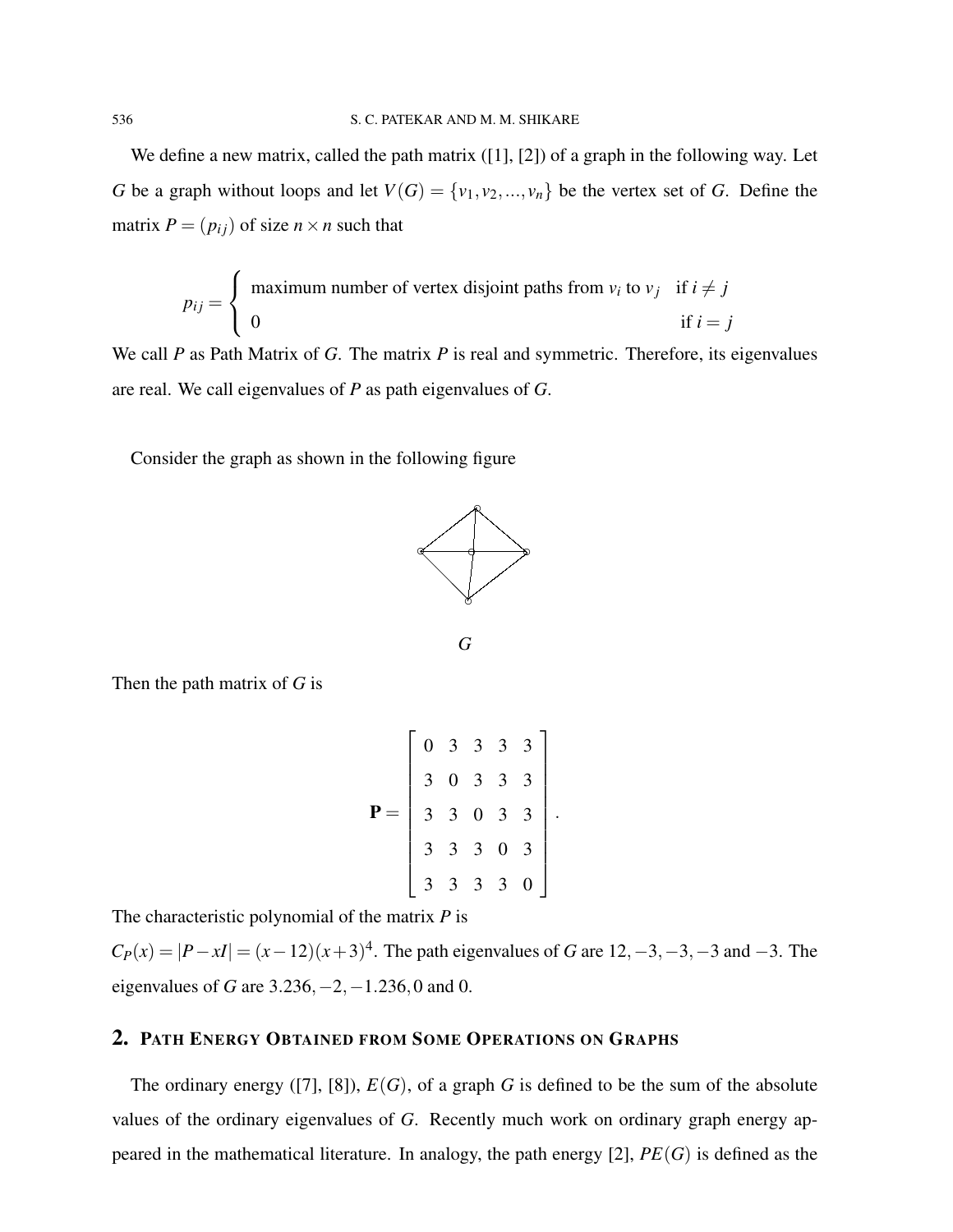sum of the absolute values of the path eigenvalues  $\lambda_1, \lambda_2, ..., \lambda_n$  of *G*, i.e.,

(2.1) 
$$
PE = PE(G) = \sum_{i=1}^{n} |\lambda_i|.
$$

We know if *G* is a *r*-regular, *r*-connected graph with *n* vertices, then its path matrix has row sum  $(n-1)r$  and this row sum  $(n-1)r$  is one of the path eigenvalues of *G* and the other path eigenvalues are −1 with multiplicity *n*−1.

In the following Theorem, we investigate the path eigenvalues and path energy of a graph which is obtained by joining a vertex of  $r_1$ -regular,  $r_1$ -connected graph with a vertex of  $r_2$ regular,  $r_2$ -connected graph by an edge.

**Theorem 2.1.** Let  $G_1$  be  $r_1$ -regular,  $r_1$ -connected graph with m vertices and  $G_2$  be  $r_2$ -regular *r*<sub>2</sub>*-connected graph with n vertices. If*  $\lambda_1, \lambda_2, ..., \lambda_m$  *and*  $\mu_1, \mu_2, ..., \mu_n$  *are path eigenvalues of*  $G_1$ *and*  $G_2$  *respectively. Let* G be a graph obtained by joining a vertex of  $G_1$  to a vertex of  $G_2$  by *an edge. Then the path eigenvalues of G are* −*r*<sup>1</sup> *with multiplicity m*−1*,* −*r*<sup>2</sup> *with multiplicity*  $n-1$ ,  $\frac{(m-1)r_1+(n-1)r_2+}{(m-1)r_1+(n-1)r_2+}$ √  $[(m-1)r_1 + (n-1)r_2]^2 + 4[mn-(m-1)r_1(n-1)r_2]$  $\frac{(n-1)!}{2!}$   $\frac{1}{2}$   $\frac{(n-1)!}{2!}$  with multiplicity 1 and (*m*−1)*r*1+(*n*−1)*r*2− √ [(*m*−1)*r*1+(*n*−1)*r*2] <sup>2</sup>+4[*mn*−(*m*−1)*r*1(*n*−1)*r*2]  $\frac{(n-1)!}{2^{2}}$  +  $\frac{(mn-(m-1)!}{(n-1)!}$  with multiplicity 1*.*  $PE(G) = 2[(m-1)]$  $1)r_1 + (n-1)r_2$  =  $PE(G_1) + PE(G_2)$ .

*Proof.* Let *P*, *Q*, and *R* be the path matrices of *G*,  $G_1$ , and  $G_2$  respectively. As  $G_1$  is  $r_1$ -regular, *r*<sub>1</sub>-connected with *m* vertices, the path eigenvalues of *G*<sub>1</sub> are  $\lambda_1 = (m-1)r_1$  with multiplicity 1,  $-r_1$  with multiplicity  $m-1$  and as  $G_2$  is  $r_2$ -regular,  $r_2$ -connected on *n* vertices, the path eigenvalues of  $G_2$  are  $\mu_1 = (n-1)r_2$  with multiplicity 1,  $-r_2$  with multiplicity  $n-1$ . The path matrix *P* can be written as

$$
P = \left[ \begin{array}{cc} Q & J_{m \times n} \\ J_{n \times m} & R \end{array} \right]
$$

where  $J_{m \times n}$  is *m* by *n* matrix with all entries 1. We know that 1 is an eigenvector of Q corresponding to  $(m-1)r_1$ , so we assume  $1X = 0$ , where  $X = [x_1, ..., x_m]'$  is an eigenvector of of *Q* corresponding to  $\lambda_i \neq (m-1)r_1$ . Now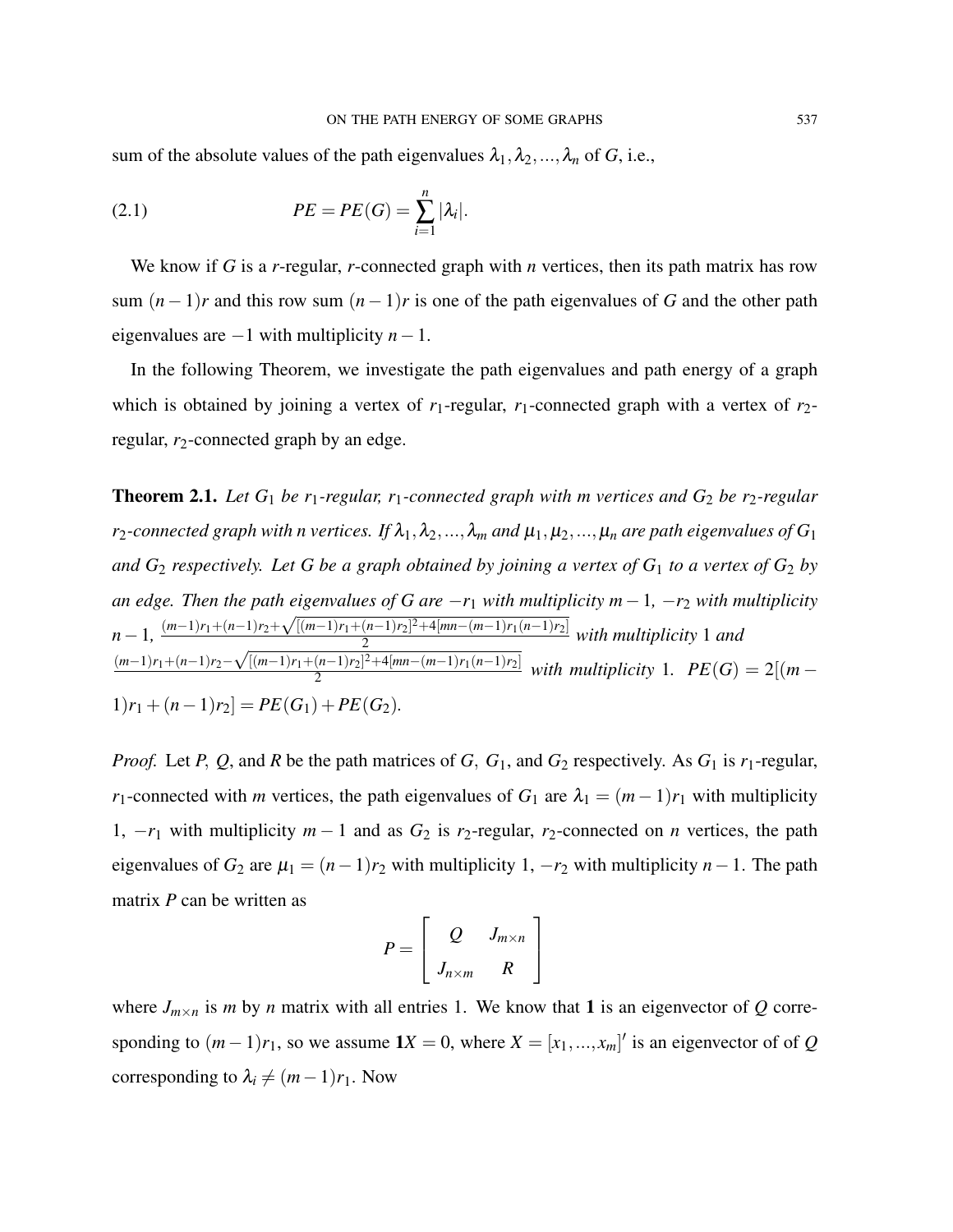$$
\mathbf{P}\begin{bmatrix}\mathbf{X} \\ \mathbf{0} \\ \vdots \\ \mathbf{0}\end{bmatrix} = \begin{bmatrix} Q & J_{m \times n} \\ J_{n \times m} & R \end{bmatrix} \begin{bmatrix} \mathbf{X} \\ \mathbf{0} \\ \vdots \\ \mathbf{0}\end{bmatrix} = \lambda_i \begin{bmatrix} \mathbf{X} \\ \mathbf{0} \\ \vdots \\ \mathbf{0}\end{bmatrix}
$$

implies that  $\lambda_i = -r_1$  is a path eigenvalue of *P* for  $i = 2, ..., m$ . Similarly  $\mu_i = -r_2$  is a path eigenvalue of *P* for  $i = 2, ..., n$ . Thus  $tr(P) = 0 = tr(Q) + tr(R)$ , where  $tr(Q) = 0$ ,  $tr(R) = 0$  and  $\lambda_1 + \mu_1 = (m-1)r_1 + (n-1)r_2$ . Let *A* be a square matrix, then the sum of all  $2 \times 2$  principal minors of *A* is equal to  $s_2(A)$ , where  $s_2(A)$  is the second elementary symmetric function of the eigenvalues of *A*. Thus  $s_2(P)$  =  $\lambda_1\mu_1 + \lambda_1(-r_1)(m-1) + \lambda_1(-r_2)(n-1) + \mu_1(-r_1)(m-1) + \mu_1(-r_2)(n-1) + \sum_{2 \leq i < j} \lambda_i\lambda_j +$  $\sum_{2 \le i < j} \mu_i \mu_j + \sum_{2 \le i, j} \lambda_i \mu_j$ . We can write this as  $s_2(P) = \lambda_1 \mu_1 + (\lambda_1 + \mu_1)[-(m-1)r_1 - (n-1)r_2]$  $1)r_2] + \sum_{2 \le i \le j} \lambda_i \lambda_j + \sum_{2 \le i \le j} \mu_i \mu_j + [-(n-1)r_2] [-(m-1)r_1]$  (*i*)

Now for the path matrices *Q* and *R*, we get

$$
s_2(Q) = (m-1)r_1(-r_1)(m-1) + \sum_{2 \le i < j} \lambda_i \lambda_j
$$
\n
$$
= (m-1)r_1(-(m-1)r_1) + \sum_{2 \le i < j} \lambda_i \lambda_j \text{ and }
$$
\n
$$
s_2(R) = (n-1)r_2(-r_2)(n-1) + \sum_{2 \le i < j} \mu_i \mu_j
$$
\n
$$
= (n-1)r_2(-(n-1)r_2) + \sum_{2 \le i < j} \mu_i \mu_j.
$$

Again every principal minor of size  $2 \times 2$  of *P* is either a  $2 \times 2$  principal minor of *Q* or *R*, or it has the form *qii* 1  $1 \quad r_{jj}$   $= q_{ii} r_{jj} - 1, i = 1, 2, ..., m, j = 1, 2, ..., n$ , where  $Q = (q_{ij})$  and  $R = (r_{ij})$ . Using this, we write

$$
s_2(P) = s_2(Q) + s_2(R) + \sum_{i=1}^{m} \sum_{j=1}^{n} (q_{ii} r_{jj} - 1) = s_2(Q) + s_2(R) - mn.
$$
 (ii)  
From (i) and (ii), we get  

$$
\lambda_1 \mu_1 + (\lambda_1 + \mu_1)[-(m-1)r_1 - (n-1)r_2] + [-(n-1)r_2][(m-1)r_1] = (m-1)r_1[-(m-1)r_1] +
$$

$$
(n-1)r_2[-(n-1)r_2] - mn.
$$
 This and  $\lambda_1 + \mu_1 = (m-1)r_1 + (n-1)r_2$  gives  $\lambda_1 \mu_1 = (m-1)r_1(n-1)r_2 - mn$ . Solving this equations for  $\lambda_1$  and  $\mu_1$ , we get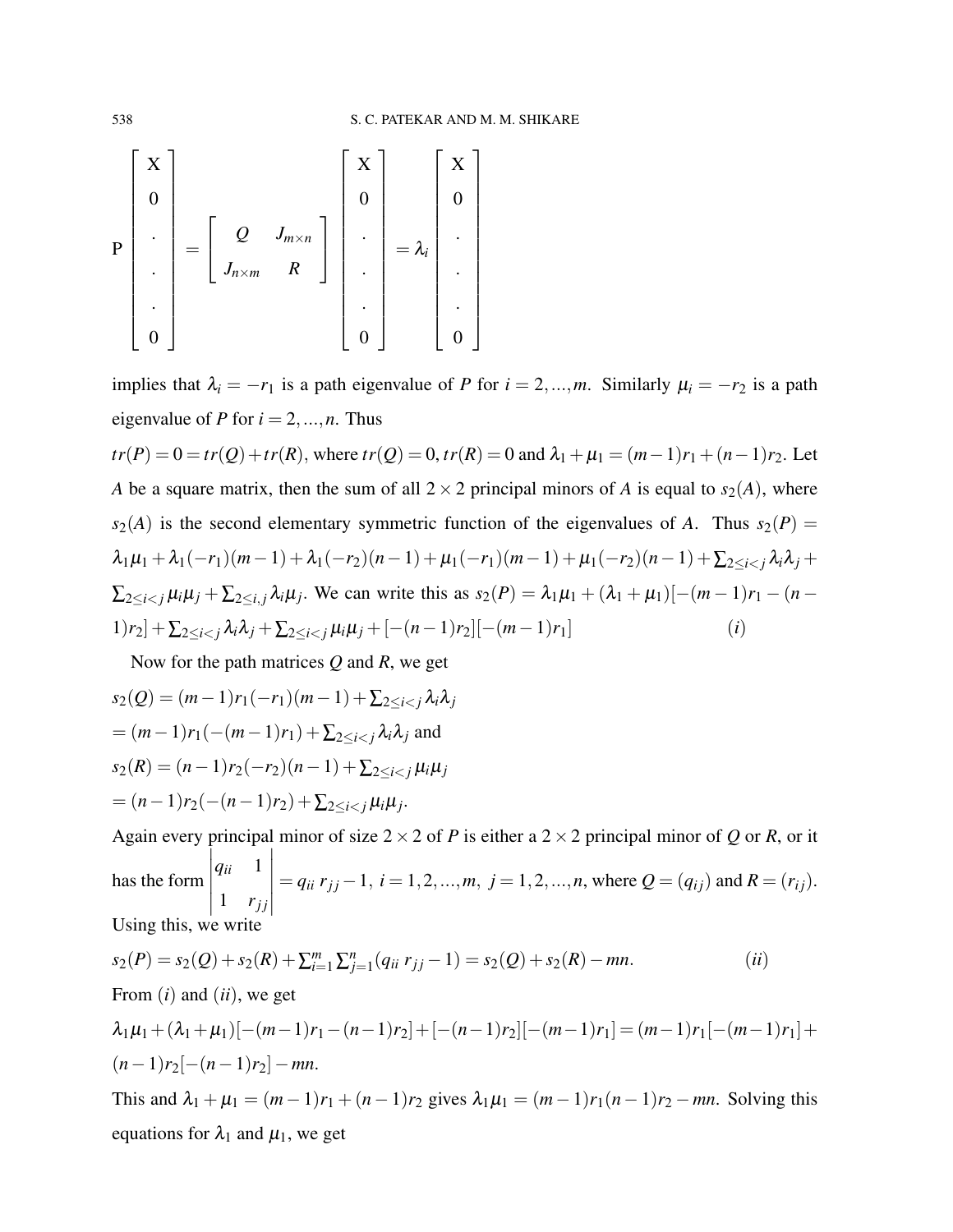$$
\lambda_1 = \frac{(m-1)r_1 + (n-1)r_2 + \sqrt{[(m-1)r_1 + (n-1)r_2]^2 + 4[mn - (m-1)r_1(n-1)r_2]}}{2}
$$
 and  
\n
$$
\mu_1 = \frac{(m-1)r_1 + (n-1)r_2 - \sqrt{[(m-1)r_1 + (n-1)r_2]^2 + 4[mn - (m-1)r_1(n-1)r_2]}}{2}.
$$
  
\nHence  $PE(G) = 2[(m-1)r_1 + (n-1)r_2] = PE(G_1) + PE(G_2).$ 

We know for a tree *T* with *m* vertices, its path matrix has row sum *m*−1 and this row sum *m*−1 is one of the path eigenvalue of *T* and the other path eigenvalues are −1 with multiplicity *m*−1.

In the following Proposition, we investigate the path eigenvalues and path energy of a graph which is obtained by joining a vertex of a tree with a vertex of *r*-regular, *r*-connected graph by an edge.

Proposition 2.2. *Let G*<sup>1</sup> *be a tree with m vertices and G*<sup>2</sup> *be r-regular, r-connected graph with n* vertices. Let G be a graph obtained by joining a vertex of  $G_1$  to a vertex of  $G_2$  by an edge. *Then the path eigenvalues of G are*  $-1$  *with multiplicity m* $-1$ *,*  $-r$  *with multiplicity n* $-1$ *,* (*m*−1)+(*n*−1)*r*+  $rac{c}{\sqrt{2}}$  $[(m-1)+(n-1)r]^2+4[mn-(m-1)(n-1)r]$  $\frac{n(n-1)!}{2}$  with multiplicity 1 and (*m*−1)+(*n*−1)*r*− √  $[(m-1)+(n-1)r]^2+4[mn-(m-1)(n-1)r]$  $\frac{n(n+1)!}{2}$   $\frac{m(n+1)(n-1)!}{2}$  with multiplicity 1.  $PE(G) = 2[(m-1) + (n-1)r] = PE(G_1) + PE(G_2).$ 

*Proof.* Let *P*,  $Q$  (= *J<sub>m</sub>* − *I<sub>m</sub>*), and *R* be the path matrices of *G*, *G*<sub>1</sub>, and *G*<sub>2</sub> respectively. Here  $\mu_1 = (n-1)r$ . The path matrix *P* can be written as

$$
P = \left[ \begin{array}{cc} Q & J_{m \times n} \\ J_{n \times m} & R \end{array} \right]
$$

where  $J_{m \times n}$  is *m* by *n* matrix with all entries 1. We know that 1 is an eigenvector of *Q* corresponding to  $\lambda_1 = (m-1)$ , so we assume  $1X = 0$ , where  $X = [x_1, ..., x_m]'$  is an eigenvector of *Q* corresponding to  $\lambda_i \neq (m-1)$ . Now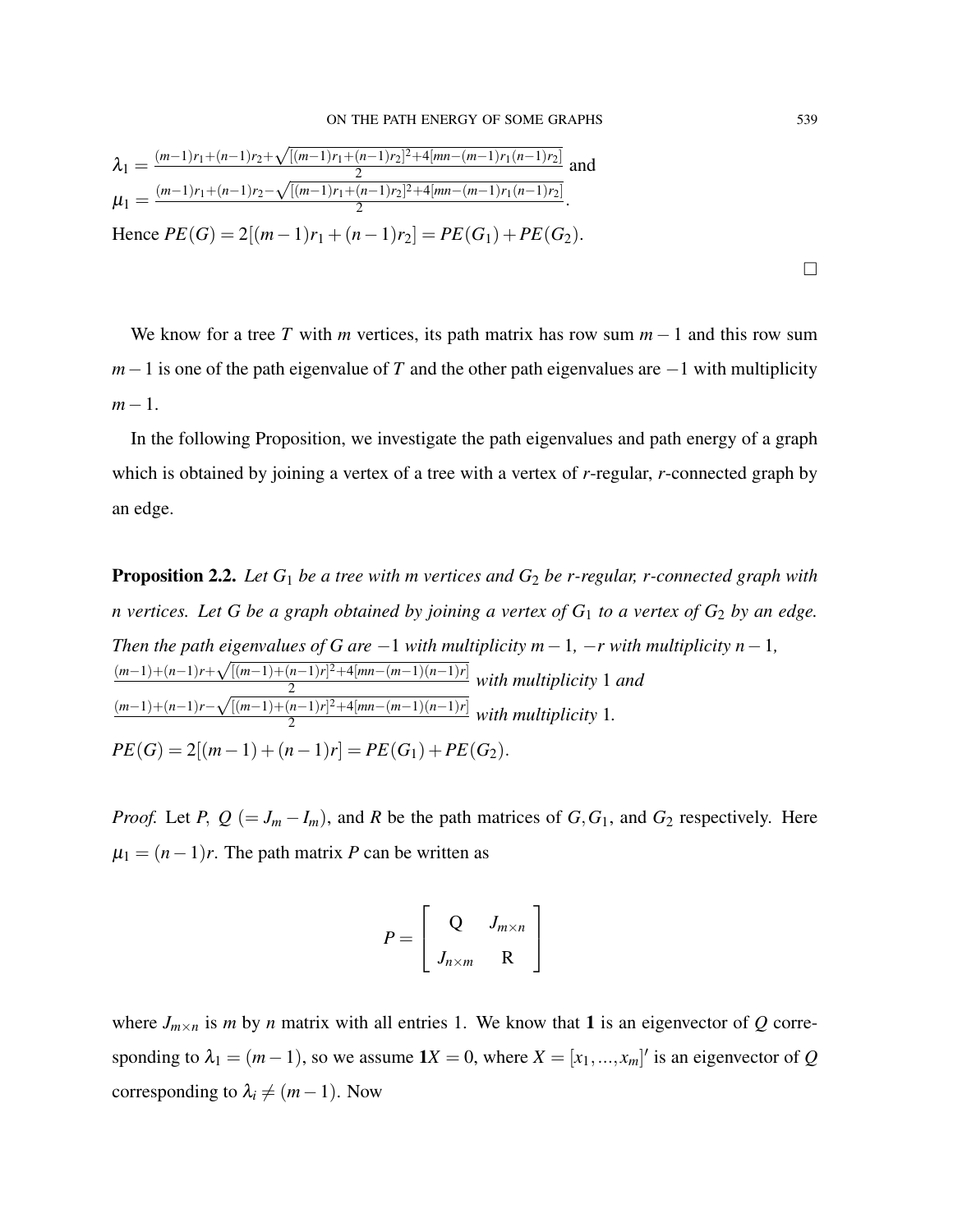$$
\mathbf{P}\begin{bmatrix}\mathbf{X} \\ \mathbf{0} \\ \vdots \\ \mathbf{0}\end{bmatrix} = \begin{bmatrix} Q & J_{m \times n} \\ J_{n \times m} & R \end{bmatrix} \begin{bmatrix} \mathbf{X} \\ \mathbf{0} \\ \vdots \\ \mathbf{0}\end{bmatrix} = \lambda_i \begin{bmatrix} \mathbf{X} \\ \mathbf{0} \\ \vdots \\ \mathbf{0}\end{bmatrix}
$$

implies that  $\lambda_i = -1$  is a path eigenvalue of *P* for  $i = 2, ..., m$ . Similarly  $\mu_i = -r$  is a path eigenvalue of *P* for  $i = 2, ..., n$ . Thus  $tr(P) = 0 = tr(Q) + tr(R)$ , where  $0 = tr(Q) = (m-1) + \lambda_2 + ... + \lambda_n$  $λ<sub>m</sub>$ , 0 = *tr*(*R*) = (*n*−1)*r* +  $μ<sub>2</sub> + ... + μ<sub>n</sub>$  and  $λ<sub>1</sub> + λ<sub>2</sub> = (m−1) + (n−1)r$ . Let *A* be a square matrix, then the sum of all  $2 \times 2$  principal minors of *A* is equal to  $s_2(A)$ , where  $s_2(A)$  is the second elementary symmetric function of the eigenvalues of *A*. Thus  $s_2(P) = \lambda_1 \mu_1 + \lambda_1(-1)(m-1) +$ λ1(−*r*)(*n*−1)+µ1(−1)(*m*−1)+µ1(−*r*)(*n*−1)+∑2≤*i*<*<sup>j</sup>* λ*i*λ*<sup>j</sup>* +∑2≤*i*<*<sup>j</sup>* µ*i*µ*<sup>j</sup>* +∑2≤*i*, *<sup>j</sup>* λ*i*µ*<sup>j</sup>* . We can write this as

$$
s_2(P) = \lambda_1 \mu_1 + (\lambda_1 + \mu_1)(-(m-1) - (n-1)r) + \sum_{2 \le i < j} \lambda_i \lambda_j + \sum_{2 \le i < j} \mu_i \mu_j + (-(n-1)r)(-(m-1)r) = \lambda_1 \lambda_2 + (\lambda_1 - \lambda_2)[(m-1) + (n-1)r)] + \sum_{2 \le i < j} \lambda_i \lambda_j + \sum_{2 \le i < j} \mu_i \mu_j + (n-1)r(m-1). \tag{i}
$$

Now for the path matrices *Q* and *R*, we get

$$
s_2(Q) = (m-1)(-1)(m-1) + \sum_{2 \le i < j} \lambda_i \lambda_j
$$
\n
$$
= (m-1)(-(m-1)) + \sum_{2 \le i < j} \lambda_i \lambda_j \text{ and }
$$
\n
$$
s_2(R) = (n-1)r(-r)(n-1) + \sum_{2 \le i < j} \mu_i \mu_j
$$
\n
$$
= (n-1)r(-(n-1)r) + \sum_{2 \le i < j} \mu_i \mu_j.
$$

Again every principal minor of size  $2 \times 2$  of *P* is either a  $2 \times 2$  principal minor of *Q* or *R*, or it has the form

$$
\left|\begin{array}{cc} q_{ii} & 1 \\ 1 & r_{jj} \end{array}\right|
$$

 $= q_{ii} r_{jj} - 1$ ,  $i = 1, 2, ..., m$ ,  $j = 1, 2, ..., n$ , where  $Q = (q_{ij})$  and  $R = (r_{ij})$ . Using this, we write  $s_2(P) = s_2(Q) + s_2(R) + \sum_{i=1}^m \sum_{j=1}^n (q_{ii} \ r_{jj} - 1) = s_2(Q) + s_2(R)$ *mn* (*ii*)

From (*i*) and (*ii*), we get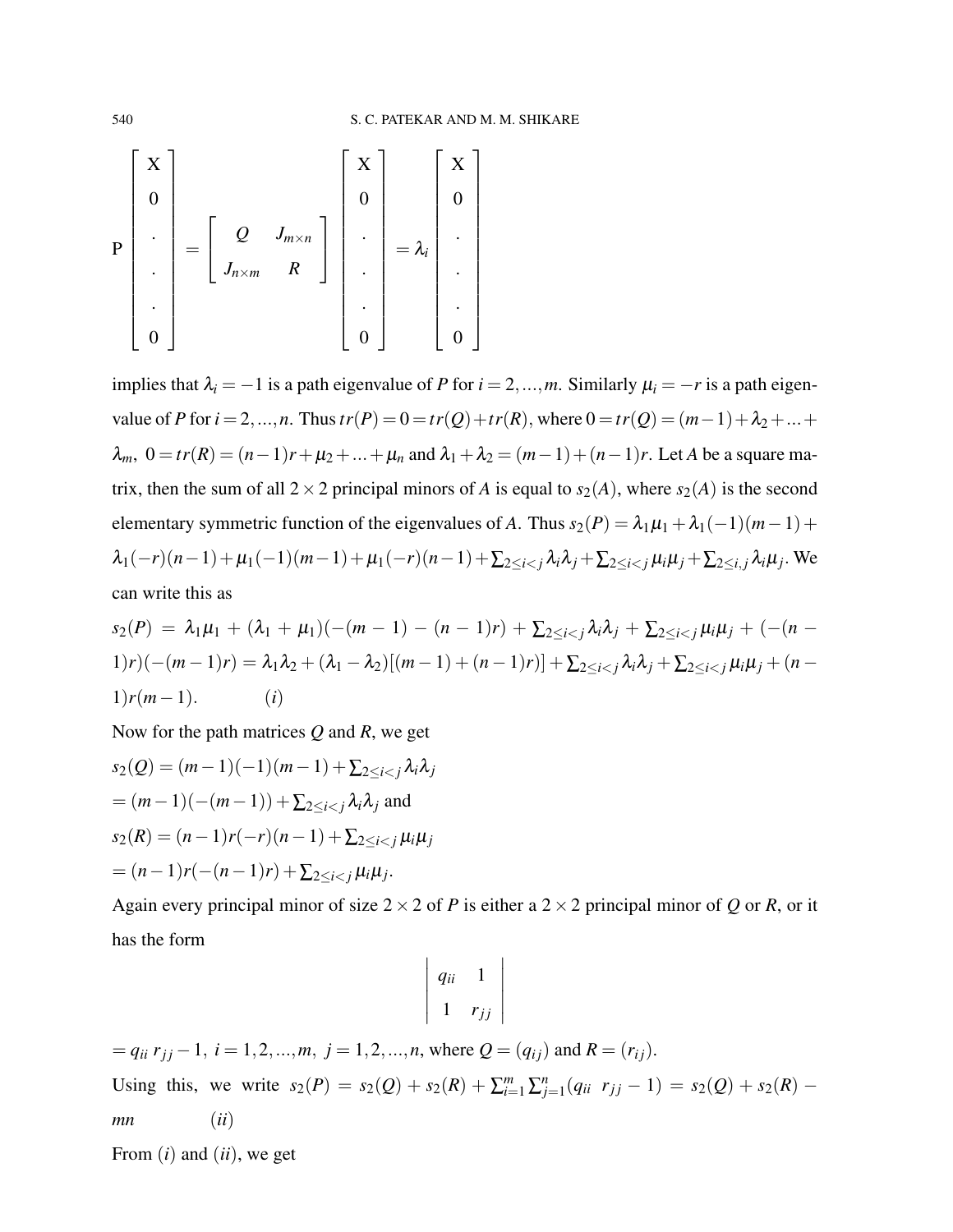$$
\lambda_1 \mu_1 + (\lambda_1 + \mu_1)(-(m-1)r_1 - (n-1)r_2) + (-(n-1)r_2)(-(m-1)r_1) = (m-1)r_1(-(m-1)r_1) + (n-1)r_2(-(n-1)r_2) - mn.
$$
  
This and  $\lambda_1 + \mu_1 = (m-1) + (n-1)r$  gives  $\lambda_1 \mu_1 = (m-1)(n-1)r - mn$ . Solving this equations for  $\lambda_1$  and  $\mu_1$ , we get  

$$
\lambda_1 = \frac{(m-1) + (n-1)r + \sqrt{[(m-1) + (n-1)r]^2 + 4[mn - (m-1)(n-1)r]}}{2}
$$
and  

$$
\mu_1 = \frac{(m-1) + (n-1)r - \sqrt{[(m-1) + (n-1)r]^2 + 4[mn - (m-1)(n-1)r]}}{2}.
$$
  
Hence  $PE(G) = 2[(m-1) + (n-1)r] = PE(G_1) + PE(G_2).$ 

We investigate the path eigenvalues and path energy of a graph which is obtained by taking *k* copies of *r*-regular, *r*-connected graph and joining a vertex of one graph with a vertex of other graph.

**Theorem 2.3.** Let  $G_1, G_2, ..., G_k$  be the k copies of some r-regular r-connected graph on n *vertices and let G be a graph obtained by joining a vertex of*  $G_i$  *with a vertex of*  $G_{i+1}$  $(1 \leq i \leq j)$ *k* − 1) *by an edge. Then the path eigenvalues of G are*  $n(k-1) + r(n-1)$  *with multiplicity* 1*,*  $-r$  with multiplicity  $k(n-1)$  *and*  $n(r-1) - r$  with multiplicity  $k-1$ .  $PE(G) =$ *k* ∑ *i*=1 *PE*(*Gi*)*.*

*Proof.* Let *P* be the path matrix of *G* and *Q* be the path matrix of  $G_i$ , for  $i = 1, 2, ..., k$ . Let  $J_n$  be the  $n \times n$  matrix with all entries 1. The path matrix *P* can be written as

$$
\mathbf{P} = \begin{bmatrix} Q & J_n & \dots & J_n \\ J_n & Q & \dots & J_n \\ \vdots & \vdots & \ddots & \vdots \\ J_n & J_n & \dots & Q \end{bmatrix}
$$

Adding  $2^{nd}$ ,  $3^{rd}$ , ...,  $k^{th}$  columns to the first column, we get

$$
\begin{bmatrix} Q + (k-1)J_n & J_n & \dots & J_n \\ Q + (k-1)J_n & Q & \dots & J_n \\ \vdots & \vdots & \ddots & \vdots \\ Q + (k-1)J_n & J_n & \dots & Q \end{bmatrix}
$$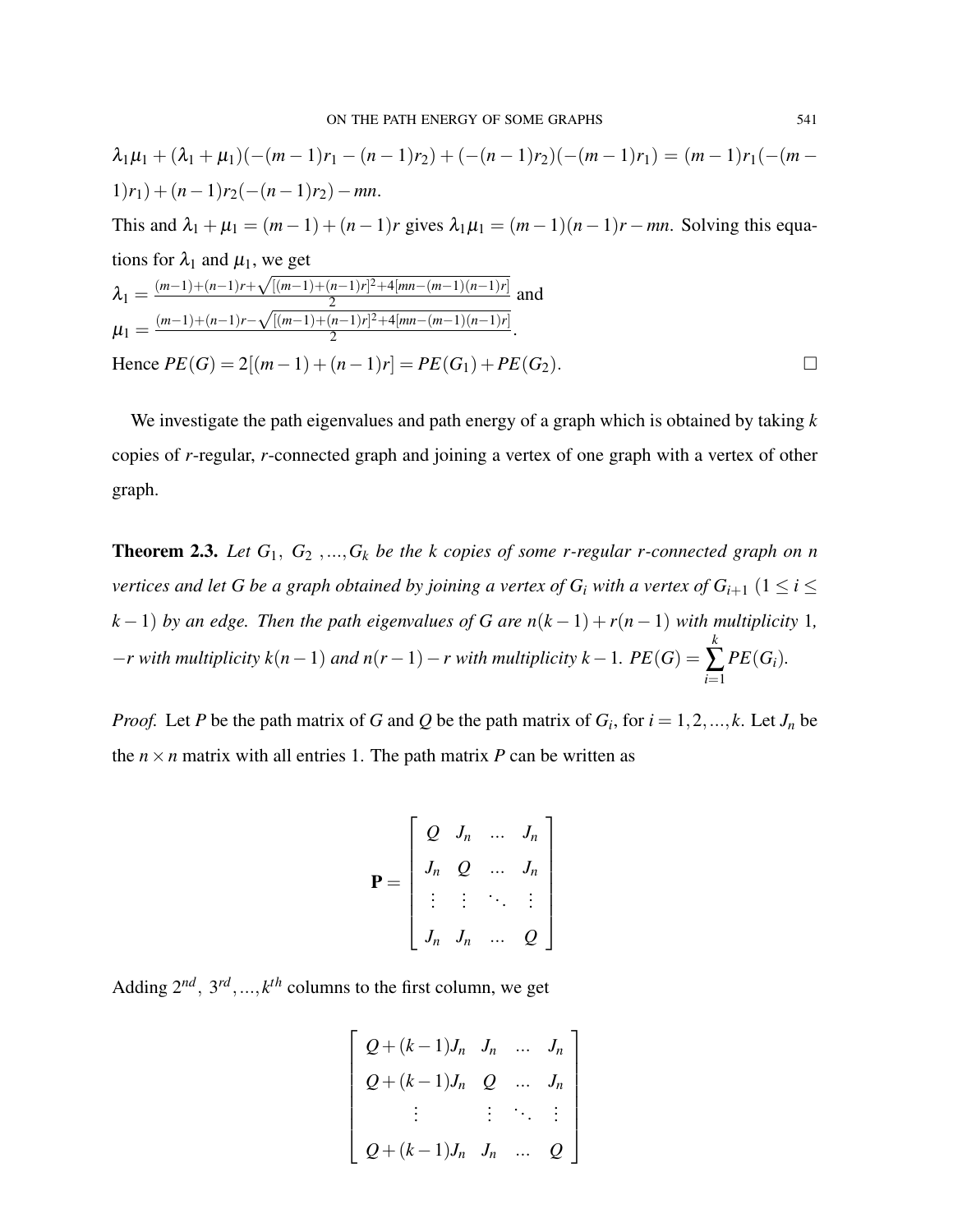Now subtracting the first row from  $2^{nd}$ ,  $3^{rd}$ , ...,  $k^{th}$  rows, we get

$$
\begin{bmatrix}\nQ + (k-1)J_n & J_n & \dots & J_n \\
0 & Q - J_n & \dots & 0 \\
\vdots & \vdots & \ddots & \vdots \\
0 & 0 & \dots & Q - J_n\n\end{bmatrix}
$$

.

This is a triangular block matrix. Hence the characteristic polynomial of *P* is  $C_P(x) = |Q + (k 1|J_n - xI_n||Q - J_n - xI_n|...|Q - J_n - xI_n|$  (here  $|Q - J_n - xI_n|$  appears  $k-1$  times). This implies that the path eigenvalues of *G* are the path eigenvalues of  $Q + (k-1)J_n$  and the path eigenvalues of  $Q - J_n$ ,  $k - 1$  times. Now, the path eigenvalues of  $Q + (k - 1)J_n$  are  $n(k - 1) + r(n − 1)$ with multiplicity 1 and  $-r$  with multiplicity *n* − 1 whereas the path eigenvalues of  $Q - J_n$  are *n*(*r*−1)−*r* with multiplicity 1 and −*r* with multiplicity *n*−1. Hence the path eigenvalues of *G* are  $n(k-1) + r(n-1)$  with multiplicity 1,  $-r$  with multiplicity  $k(n-1)$  and  $n(r-1) - r$  with multiplicity  $k - 1$ . Hence  $PE(G) = n(k - 1) + r(n - 1) + rk(n - 1) + [n(r - 1) - r](k - 1) =$  $2kr(n-1) =$ *k* ∑ *i*=1  $PE(G_i)$ .

# 3. CONCLUSION

In the present paper, path eigenvalues and path energy of graphs which are obtained by joining a vertices of some specific classes of graphs are obtained and studied.

#### CONFLICT OF INTERESTS

The author(s) declare that there is no conflict of interests.

#### **REFERENCES**

- [1] S. C. Patekar, M. M. Shikare, On the path matrices of graphs and their properties, Adv. Appl. Discr. Math. 17 (2016), 169-184.
- [2] M. M. Shikare, P. P. Malavadkar, S. C. Patekar, I. Gutman, On path eigenvalues and path energy of graphs, MATCH Commun. Math. Comput. Chem. 79 (2018), 387-398.
- [3] A. E. Brouwer, W. E. Haemers, Spectra of graphs, Springer, New York, 2010.
- [4] R. S. Varga, Matrix iterative analysis, Springer-Verlag, Berlin, 2000.
- [5] D. B. West, Introduction to graph theory, Prentice-Hall, USA, 2001.
- [6] L. W. Beineke, R. J. Wilson, Topics in algebraic graph theory, Cambridge University Press, Cambridge, 2004.